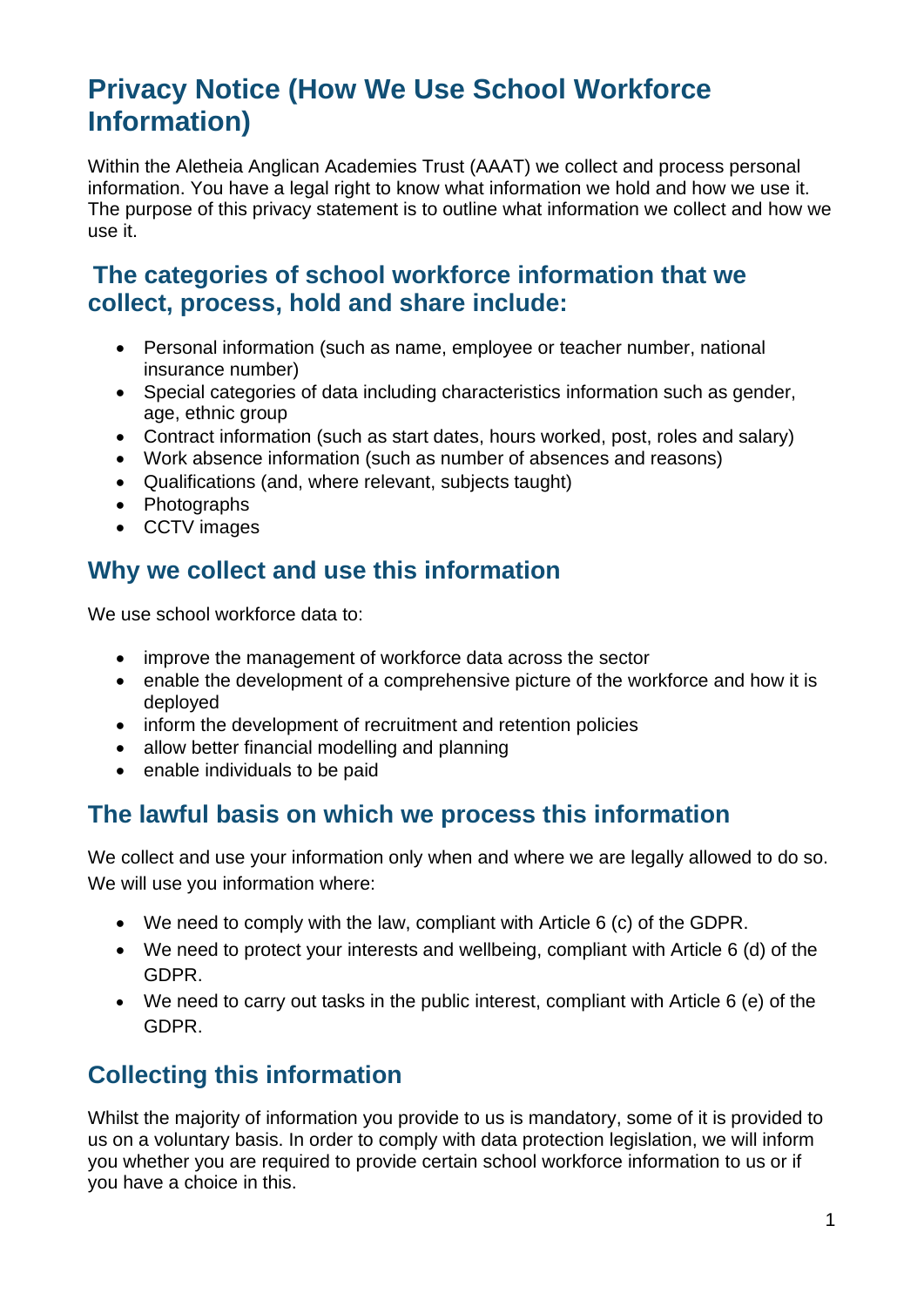## **Storing this information**

We hold school workforce data about you while you are a member of staff at our school. Where we have a lawful basis, some personal information will be retained beyond this point.

We are currently reviewing our data retention and data destruction policies and will update the website with this information when the review process is complete.

## **Who we share this information with**

We routinely share this information with:

- Kent County Council
- The Department for Education (DfE)
- EPM (AAAT Human Resources and Finance)
- Occupational Health
- HMRC
- Teachers' Pensions
- Local Government Pension Scheme
- Auditors
- Educational service providers (who have been verified as GDPR compliant). Examples include Educake, Edurio, GCSEPod, Kerboodle, PiXL, Speakers for Schools, and Unifrog.

#### **Why we share school workforce information**

We do not share information about workforce members with anyone without consent unless the law and our policies allow us to do so.

#### **Local authority**

We are required to share information about our workforce members with our local authority (LA) under section 5 of the Education (Supply of Information about the School Workforce) (England) Regulations 2007 and amendments.

#### **Department for Education (DfE)**

We share personal data with the Department for Education (DfE) on a statutory basis. This data sharing underpins workforce policy monitoring, evaluation, and links to school funding / expenditure and the assessment educational attainment.

We are required to share information about our pupils with the (DfE) under section 5 of the Education (Supply of Information about the School Workforce) (England) Regulations 2007 and amendments.

#### **Data collection requirements**

The DfE collects and processes personal data relating to those employed by schools (including Multi Academy Trusts) and local authorities that work in state funded schools (including all maintained schools, all academies and free schools and all special schools including Pupil Referral Units and Alternative Provision). All state funded schools are required to make a census submission because it is a statutory return under sections 113 and 114 of the Education Act 2005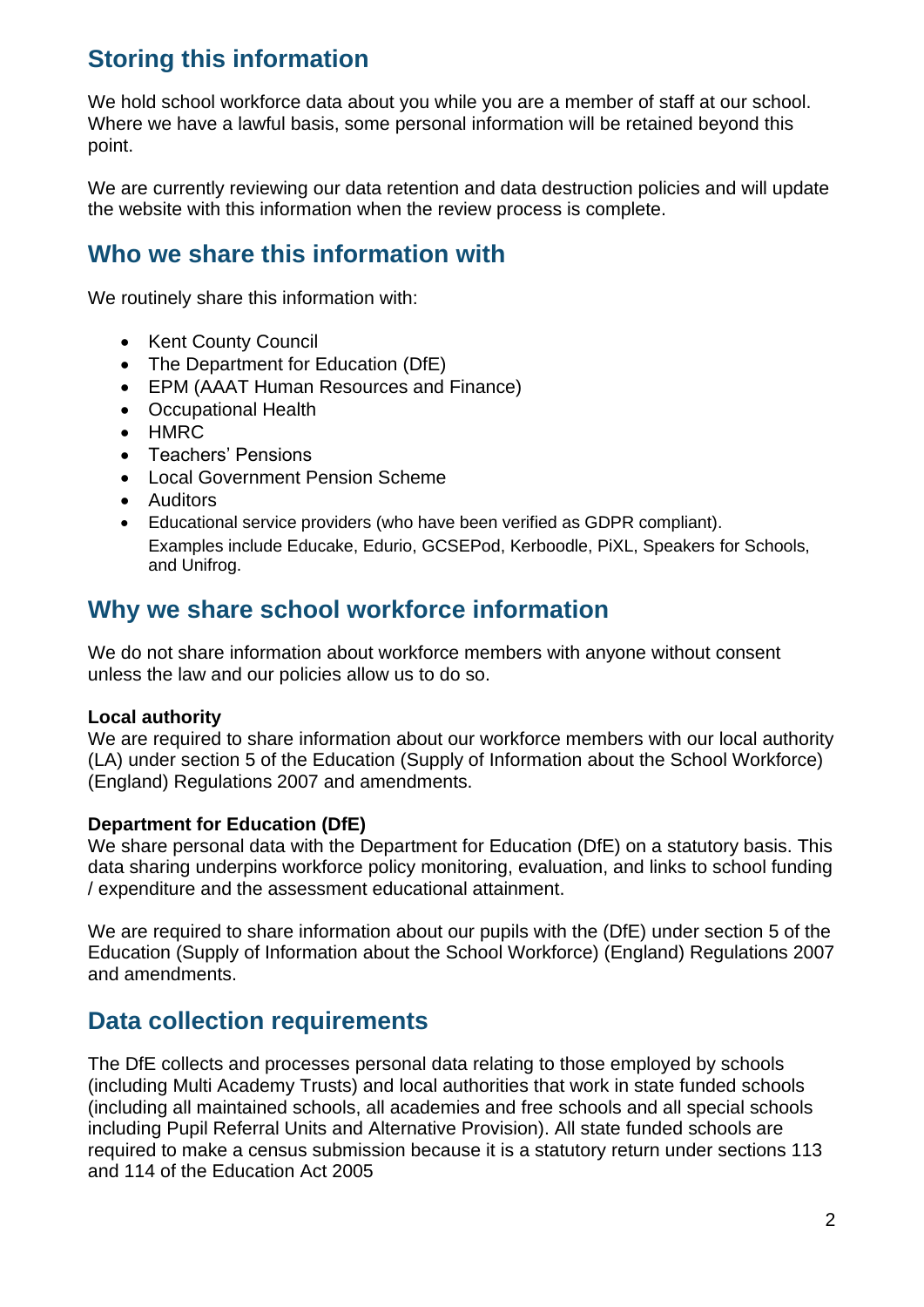To find out more about the data collection requirements placed on us by the Department for Education including the data that we share with them, go to [https://www.gov.uk/education/data-collection-and-censuses-for-schools.](https://www.gov.uk/education/data-collection-and-censuses-for-schools)

The department may share information about school employees with third parties who promote the education or well-being of children or the effective deployment of school staff in England by:

- conducting research or analysis
- producing statistics
- providing information, advice or quidance

The department has robust processes in place to ensure that the confidentiality of personal data is maintained and there are stringent controls in place regarding access to it and its use. Decisions on whether DfE releases personal data to third parties are subject to a strict approval process and based on a detailed assessment of:

- who is requesting the data
- the purpose for which it is required
- the level and sensitivity of data requested; and
- the arrangements in place to securely store and handle the data

To be granted access to school workforce information, organisations must comply with its strict terms and conditions covering the confidentiality and handling of the data, security arrangements and retention and use of the data.

For more information about the department's data sharing process, please visit: <https://www.gov.uk/data-protection-how-we-collect-and-share-research-data>

To contact the department:<https://www.gov.uk/contact-dfe>

#### **Requesting access to your personal data**

Under data protection legislation, you have the right to request access to information about you that we hold. To make a request for your personal information, contact the Data Protection Officer

You also have the right to:

- object to processing of personal data that is likely to cause, or is causing, damage or distress
- prevent processing for the purpose of direct marketing
- object to decisions being taken by automated means
- in certain circumstances, have inaccurate personal data rectified, blocked, erased or destroyed; and
- claim compensation for damages caused by a breach of the Data Protection regulations

If you have a concern about the way we are collecting or using your personal data, we ask that you raise your concern with us in the first instance. Alternatively, you can contact the Information Commissioner's Office at<https://ico.org.uk/concerns/>